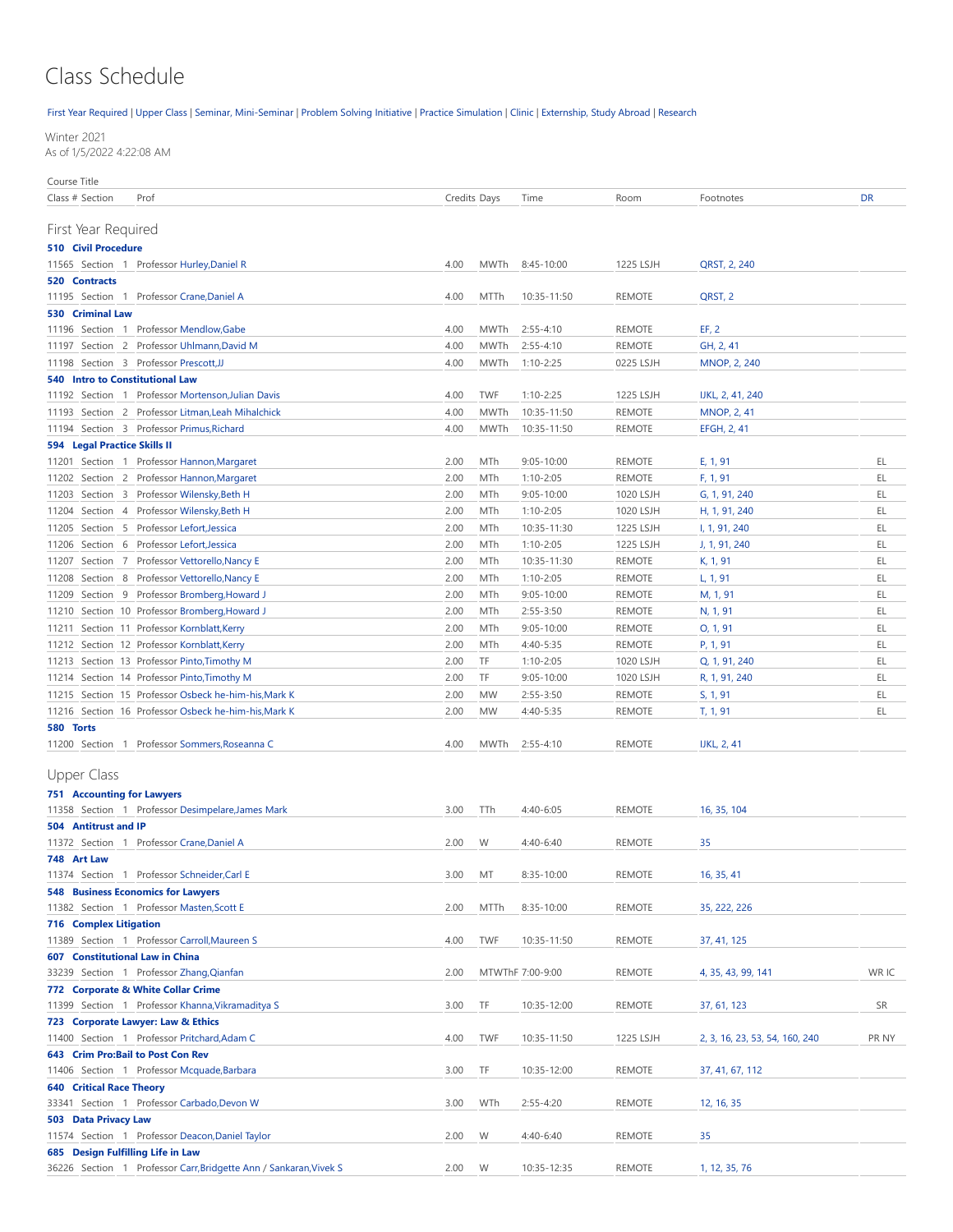| 710 Employee Benefits & Exec Comp                                      |      |             |                             |               |                           |           |
|------------------------------------------------------------------------|------|-------------|-----------------------------|---------------|---------------------------|-----------|
| 11407 Section 1 Professor Stumpff, Andrew                              | 3.00 | TW          | $2:55 - 4:20$               | 1020 LSJH     | 16, 35, 61, 229, 240      | <b>SR</b> |
| 609 Employment Law                                                     |      |             |                             |               |                           |           |
| 36804 Section 1 Professor Salvatore, Jennifer B                        | 3.00 | TTh         | $4:30-6:10$                 | <b>REMOTE</b> | 16, 35, 121               |           |
| <b>657 Enterprise Organization</b>                                     |      |             |                             |               |                           |           |
| 11434 Section 1 Professor Choi, Albert Haewon                          | 4.00 | <b>MWTh</b> | $2:55 - 4:10$               | <b>REMOTE</b> | 16, 23, 160               |           |
| <b>791 Environmental Crimes</b>                                        |      |             |                             |               |                           |           |
| 11386 Section 1 Professor Uhlmann, David M                             | 3.00 | WTh         | 10:35-12:00                 | <b>REMOTE</b> | 16, 35, 41, 61            | <b>SR</b> |
| 669 Evidence                                                           |      |             |                             |               |                           |           |
| 11528 Section 1 Professor Primus, Eve Brensike                         | 4.00 | <b>TWF</b>  | $8:35-9:50$                 | <b>REMOTE</b> | 12, 16, 23, 41, 134       |           |
| 673 Family Law                                                         |      |             |                             |               |                           |           |
| 11529 Section 1 Professor Myers, Maude Amelia                          | 3.00 | TF          | 10:35-12:00                 | <b>REMOTE</b> | 16, 35, 41                |           |
| <b>677 Federal Courts</b>                                              |      |             |                             |               |                           |           |
| 33205 Section 1 Professor Sant'Ambrogio, Michael                       | 4.00 | <b>MWTh</b> | 4:40-5:55                   | <b>REMOTE</b> | 37, 193                   |           |
| <b>709 Financial Regulation</b>                                        |      |             |                             |               |                           |           |
| 11531 Section 1 Professor Lee, Paul Lawrence                           | 3.00 | WTh         | 8:35-10:00                  | <b>REMOTE</b> | 37,61                     | <b>SR</b> |
| <b>681 First Amendment</b>                                             |      |             |                             |               |                           |           |
| 11532 Section 1 Professor Niehoff, Len                                 | 4.00 | MWTh        | 10:35-11:50                 | <b>REMOTE</b> | 16                        |           |
| 516 Formation of the Common Law                                        |      |             |                             |               |                           |           |
| 11533 Section 1 Professor Hudson, John Geoffrey Henry                  | 2.00 |             | MTWThF 11:45-1:00           | <b>REMOTE</b> | 35, 41, 99, 108           | IC        |
| 670 Gender Law and Policy                                              |      |             |                             |               |                           |           |
| 11535 Section 1 Professor Katz, Ellen D                                | 4.00 | <b>TWF</b>  | 8:35-9:50                   | <b>REMOTE</b> | 16                        |           |
| <b>788 Habeas Corpus</b>                                               |      |             |                             |               |                           |           |
| 11536 Section 1 Professor Primus, Eve Brensike                         | 2.00 | TW          | 3:30-4:25                   | <b>REMOTE</b> | 37, 41, 96                |           |
| <b>687 Immigration and Nationality</b>                                 |      |             |                             |               |                           |           |
| 11538 Section 1 Professor Thronson, David B                            | 3.00 | MT          |                             | <b>REMOTE</b> | 16, 35, 61                | <b>SR</b> |
|                                                                        |      |             | 8:35-10:00                  |               |                           |           |
| 787 Impact of Hum Rts on Int Law                                       |      |             |                             |               |                           |           |
| 11539 Section 1 Professor Simma, Bruno Eckard                          | 1.00 | TW          | $1:10 - 2:35$               | <b>REMOTE</b> | 37, 46, 66, 164, 165, 166 |           |
| <b>766 International Arbitration</b>                                   |      |             |                             |               |                           |           |
| 36778 Section 1 Professor Kent, Rachael                                | 3.00 | TTh         | 5:00-6:25                   | <b>REMOTE</b> | 16, 35, 99                | IC        |
| <b>717 International IP</b>                                            |      |             |                             |               |                           |           |
| 11541 Section 1 Professor Daugirdas, Kristina B / Eisenberg, Rebecca S | 4.00 | MTTh        | $2:55 - 4:10$               | <b>REMOTE</b> | 16, 41, 99                | IC        |
| <b>724 International Refugee Law</b>                                   |      |             |                             |               |                           |           |
| 33220 Section 1 Professor Fisher, Betsy L                              | 3.00 | MW          | 4:40-6:05                   | <b>REMOTE</b> | 16, 35, 99                | IC        |
| 682 Int'l Environment Law & Policy                                     |      |             |                             |               |                           |           |
| 11435 Section 1 Professor Daugirdas, Kristina B                        | 3.00 | TW          | 8:35-10:00                  | <b>REMOTE</b> | 16, 35, 41, 99            | IC        |
| 711 Law of the Internet                                                |      |             |                             |               |                           |           |
| 11544 Section 1 Professor Willen, Brian Michael                        | 2.00 | M           | 4:40-6:40                   | <b>REMOTE</b> | 35                        |           |
| 731 Legal Ethics & Prof Resp                                           |      |             |                             |               |                           |           |
| 11545 Section 1 Professor Hirshon, Bob                                 | 2.00 | M           | $2:55 - 4:55$               | <b>REMOTE</b> | 3, 35, 53, 54, 70         | PR NY     |
| <b>569 Legislation and Regulation</b>                                  |      |             |                             |               |                           |           |
| 11546 Section 1 Professor Deacon, Daniel Taylor                        | 4.00 | MTTh        | $8:35-9:50$                 | <b>REMOTE</b> | 16, 21, 23, 61, 89        | <b>SR</b> |
| 11547 Section 2 Professor Mendelson, Nina A                            | 4.00 | T/F         | 10:30-12:30 / 10:15- REMOTE |               | 16, 21, 23, 61, 89        | <b>SR</b> |
|                                                                        |      |             | 12:10                       |               |                           |           |
| <b>642 Mass Incarceration</b>                                          |      |             |                             |               |                           |           |
| 35844 Section 1 Professor Jones Jr, Roscoe                             | 1.00 | Th          | 4:40-6:40                   | <b>REMOTE</b> | 12, 35, 167               |           |
| <b>705 Mergers and Acquisitions</b>                                    |      |             |                             |               |                           |           |
| 11548 Section 1 Professor Willbrand, David Jonathan                    | 3.00 | MW          | 10:35-12:00                 | <b>REMOTE</b> | 37                        |           |
| 508 Modern Amer Legal History                                          |      |             |                             |               |                           |           |
| 11549 Section 1 Professor Novak, William J                             | 3.00 | TF          | 10:35-12:00                 | <b>REMOTE</b> | 16, 35                    |           |
| <b>575 Natural Resources Law</b>                                       |      |             |                             |               |                           |           |
| 33656 Section 1 Professor Barsky, Seth / Mergen, Andrew                | 2.00 | М           | $2:55 - 4:55$               | <b>REMOTE</b> | 12, 35                    |           |
| 726 Partnership Tax                                                    |      |             |                             |               |                           |           |
| 33410 Section 1 Professor Adams, J Phillip                             | 3.00 | MT          | 8:35-10:00                  | <b>REMOTE</b> | 37, 61, 124               | SR        |
| <b>782 Philosophy of Law: Sel Topics</b>                               |      |             |                             |               |                           |           |
| 33072 Section 1 Professor Hershovitz, Scott A                          | 4.00 | MWTh        | $2:55 - 4:10$               | <b>REMOTE</b> | 16, 41                    |           |
|                                                                        |      |             |                             |               |                           |           |
| 589 Policy Wksh: Mich Court Reform                                     |      |             |                             |               |                           | EL.       |
| 36681 Section 1 Professor Andres, Matthew Nolen                        | 2.00 | Th          | 10:35-12:35                 | <b>REMOTE</b> | 12, 35, 91                |           |
| 560 Property                                                           |      |             |                             |               |                           |           |
| 11550 Section 1 Professor Cornell, Nicolas                             | 4.00 | <b>MTW</b>  | 4:40-5:55                   | <b>REMOTE</b> | 16, 23, 41                |           |
| 735 Public Control of Land Use                                         |      |             |                             |               |                           |           |
| 11551 Section 1 Professor Schneider, Carl E                            | 3.00 | TTh         | $2:55 - 4:20$               | <b>REMOTE</b> | 16, 35, 41                |           |
| 525 Regulating Contagion/ Leg Hist                                     |      |             |                             |               |                           |           |
| 36340 Section 1 Professor Bagley, Nicholas                             | 3.00 | MT          | 8:35-10:00                  | <b>REMOTE</b> | 16, 35, 61                | <b>SR</b> |
| <b>652 Secured Transactions</b>                                        |      |             |                             |               |                           |           |
| 11552 Section 1 Professor Bartell, Laura Beth                          | 3.00 | MW          | $1:10 - 2:35$               | <b>REMOTE</b> | 16, 35, 61                | SR        |
| <b>743 Securities Regulation</b>                                       |      |             |                             |               |                           |           |
| 11553 Section 1 Professor Pritchard, Adam C                            | 4.00 | TThF        | $1:10 - 2:25$               | <b>REMOTE</b> | 2, 37, 61, 127            | <b>SR</b> |
| 799 Senior Judge Seminar                                               |      |             |                             |               |                           |           |
|                                                                        | 2.00 | TBA         | TBA                         | ARR           | 1, 24, 34                 |           |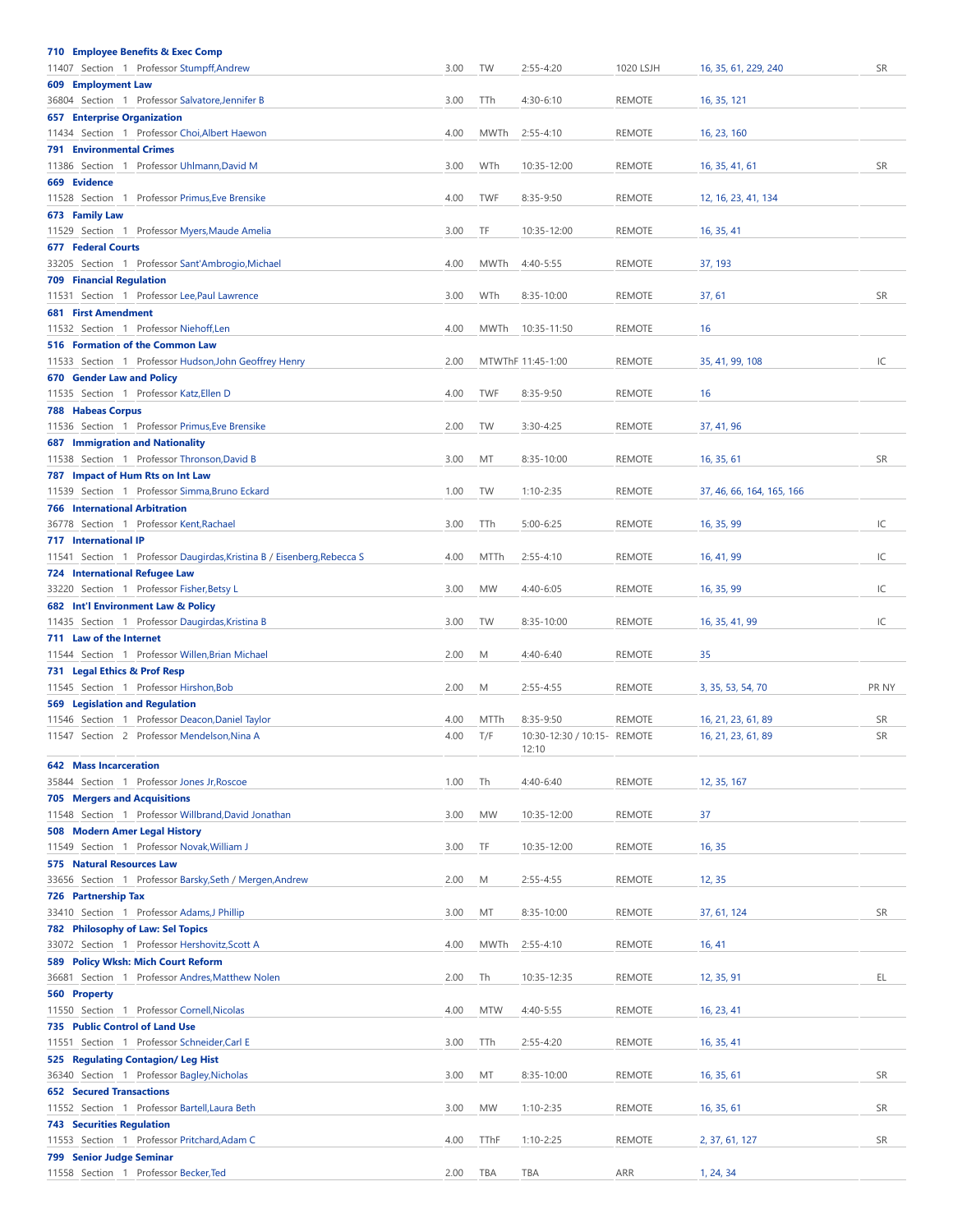<span id="page-2-0"></span>

| <b>794 Senior Judge Seminar II</b>                                                                         |              |             |                        |                                |                                                |           |
|------------------------------------------------------------------------------------------------------------|--------------|-------------|------------------------|--------------------------------|------------------------------------------------|-----------|
| 11559 Section 1 Professor Becker, Ted<br><b>747 Taxation of Individual Income</b>                          | 2.00         | TBA         | TBA                    | <b>ARR</b>                     | 25, 34                                         |           |
| 11554 Section 1 Professor Fox, Edward                                                                      | 4.00         | <b>MTTh</b> | 4:40-5:55              | <b>REMOTE</b>                  | 16, 23, 41, 61, 94, 154                        | <b>SR</b> |
| <b>760 Trademarks and Unfair Comp</b>                                                                      |              |             |                        |                                |                                                |           |
| 11555 Section 1 Professor Eisenberg, Rebecca S                                                             | 3.00         | TF          | 10:35-12:00            | <b>REMOTE</b>                  | 16, 35, 61                                     | <b>SR</b> |
| <b>606 Transnational Law</b><br>33519 Section 801 Professor Reimann, Mathias W                             | 3.00         | Τh          | 10:35-12:00            | <b>REMOTE</b>                  | 23, 37, 52, 59, 68, 99, 171                    | IC        |
| 740 Tribal Law                                                                                             |              |             |                        |                                |                                                |           |
| 11556 Section 1 Professor Fletcher, Matthew L M                                                            | 3.00         | TW          | $1:10 - 2:35$          | <b>REMOTE</b>                  | 5, 16, 18, 20, 35, 99                          | IC        |
| 41013 Section 2 Professor Fletcher, Matthew L M                                                            | 3.00         | TW          | $1:10 - 2:35$          | <b>REMOTE</b>                  | 4, 16, 19, 20, 35, 99, 217                     | WR IC     |
| <b>784 Unjustified Enrichment</b>                                                                          |              |             |                        |                                |                                                |           |
| 11557 Section 1 Professor Frier, Bruce W                                                                   | 2.00         | Τ           | 4:40-6:40              | <b>REMOTE</b>                  | 35, 99                                         | IC        |
| Seminar, Mini-Seminar                                                                                      |              |             |                        |                                |                                                |           |
| <b>803 Advocacy for Underdogs</b>                                                                          |              |             |                        |                                |                                                |           |
| 33236 Section 1 Professor Buchsbaum, Andrew P                                                              | 2.00         | M           | $6:55 - 8:55$          | <b>REMOTE</b>                  | 5, 7, 12, 35, 43, 44                           |           |
| 854 Anti-corruption Law & Practice                                                                         |              |             | 4:40-6:40              |                                |                                                | WR IC     |
| 11436 Section 1 Professor Dickinson, Timothy L<br>488 Documentary and the Law                              | 2.00         | M           |                        | <b>REMOTE</b>                  | 4, 7, 8, 9, 12, 35, 39, 99                     |           |
| 11437 Section 1 Professor Vandervort, Frank E                                                              | 2.00         | Т           | 4:40-6:40              | <b>REMOTE</b>                  | 4, 7, 12, 37, 44                               | WR        |
| 413 Emerging Issues in Poverty Law                                                                         |              |             |                        |                                |                                                |           |
| 33892 Section 1 Professor Gray, Steve                                                                      | 2.00         | М           | $6:55 - 8:55$          | <b>REMOTE</b>                  | 4, 7, 8, 9, 12, 35, 39, 43                     | <b>WR</b> |
| 805 Environmental Justice<br>11438 Section 1 Professor Kantor, Allyn David                                 | 2.00         | Th          | 4:40-6:40              | <b>REMOTE</b>                  | 4, 7, 12, 35, 39, 41                           | WR        |
| 863 Forensic Science and the Law                                                                           |              |             |                        |                                |                                                |           |
| 11439 Section 1 Professor Syed, Imran J                                                                    | 2.00         | Th          | 4:40-6:40              | 1225 LSJH                      | 4, 7, 12, 35, 39, 240                          | <b>WR</b> |
| <b>506 Internal Investigations</b>                                                                         |              |             |                        |                                |                                                |           |
| 36427 Section 1 Professor Lynch, Timothy G                                                                 | 2.00         | F           | $1:10-3:10$            | ARR                            | 5, 7, 12, 35, 44, 240                          |           |
| <b>477 Investor Protection</b><br>11440 Section 1 Professor Davis, Alicia J                                | 2.00         | Th          | 4:40-6:40              | <b>REMOTE</b>                  | 4, 7, 12, 37, 39, 228, 232                     | <b>WR</b> |
| 812 Islamic Law                                                                                            |              |             |                        |                                |                                                |           |
| 33411 Section 1 Professor Khan, Hamid M                                                                    | 2.00         | М           | 10:10-12:10            | <b>REMOTE</b>                  | 4, 7, 12, 35, 39, 99                           | WR IC     |
| 898 Law and Psychiatry Crossroads                                                                          |              |             |                        |                                |                                                |           |
| 33232 Section 1 Professor Pinals, Debra Anne                                                               | 2.00         | М           | 4:40-6:40              | <b>REMOTE</b>                  | 7, 12, 35, 39, 191, 219                        |           |
| 482 Law and Theology<br>33206 Section 1 Professor Niehoff, Len                                             | 2.00         | W           | 4:40-6:40              | <b>REMOTE</b>                  | 4, 7, 12, 35, 39                               | <b>WR</b> |
| 435 Law Firm Careers/Evolv Prof                                                                            |              |             |                        |                                |                                                |           |
| 11543 Section 1 Professor Hirshon, Bob                                                                     | 3.00         | MT          | 8:35-10:00             | <b>REMOTE</b>                  | 4, 7, 12, 35, 44                               | <b>WR</b> |
| 814 Law&Diplomacy: African Nations                                                                         |              |             |                        |                                |                                                |           |
| 33518 Section 1 Professor Page, Susan Denise                                                               | 2.00         | Th          | 4:40-6:40              | <b>REMOTE</b>                  | 4, 7, 8, 9, 12, 35, 44, 99                     | WR IC     |
| 421 Law&Slavery: Reopen a Cold Case<br>11573 Section 1 Professor Scott, Rebecca J                          | 1.00         | $\top$      | 4:40-6:40              | REMOTE                         | 7, 12, 35, 41, 180                             |           |
| 885 Mini-Seminar                                                                                           |              |             |                        |                                |                                                |           |
| 40711 Section 1 Professor Bromberg, Howard J / Osbeck he-him-his, Mark K                                   | 1.00         | Τ           | 7:00-9:00              | <b>REMOTE</b>                  | 1, 5, 12, 37, 43, 183                          |           |
| 40712 Section 2 Professor Guenther, David Byrne                                                            | 1.00         | Th          | 4:00-6:00              | <b>REMOTE</b>                  | 1, 5, 12, 37, 183                              |           |
| 40713 Section 3 Professor Herzog, Don                                                                      | 1.00         | М           | 7:30-9:30              | REMOTE                         | 1, 5, 12, 37, 43, 183                          |           |
| 40714 Section 4 Professor Kornblatt, Kerry / Lefort, Jessica<br>40715 Section 5 Professor Pinto, Timothy M | 1.00<br>1.00 | Th<br>W     | 7:00-9:00<br>7:00-9:00 | <b>REMOTE</b><br><b>REMOTE</b> | 1, 5, 12, 37, 43, 183<br>1, 5, 12, 37, 43, 183 |           |
| 40716 Section 6 Professor Sadek, Tifani / Sankaran, Vivek S                                                | 1.00         | T/M         | 7:00-9:00              | <b>REMOTE</b>                  | 1, 5, 12, 37, 43, 183                          |           |
| 40717 Section 7 Professor Schlanger, Margo                                                                 | 1.00         | W           | 6:30-8:30              | REMOTE                         | 1, 5, 12, 37, 43, 183                          |           |
| 40718 Section 8 Professor Caminker, Evan H                                                                 | 0.00         | T           | 7:00-9:00              | <b>REMOTE</b>                  | 5, 12, 43, 183, 195                            |           |
| 40719 Section 9 Professor Edmonds, Mira Kelman / Krishna, Gowri                                            | 0.00         | T           | $6:00 - 8:00$          | <b>REMOTE</b>                  | 5, 12, 43, 183, 195                            |           |
| 40720 Section 10 Professor Niehoff, Len                                                                    | 0.00         | М           | 7:00-9:00              | <b>REMOTE</b><br><b>REMOTE</b> | 5, 12, 43, 183, 195                            |           |
| 41327 Section 11 Professor Gordon, Robert<br><b>893 Presidential Powers</b>                                | 0.00         | T           | 7:00-9:00              |                                | 5, 12, 43, 183, 195                            |           |
| 33333 Section 1 Professor Mortenson, Julian Davis                                                          | 2.00         | W           | 4:40-6:40              | 0220 LSJH                      | 7, 8, 9, 12, 35, 39, 41, 240                   |           |
| 875 Privacy, Tech & 4th Amendment                                                                          |              |             |                        |                                |                                                |           |
| 11444 Section 1 Professor Caminker, Evan H                                                                 | 2.00         | Th          | 4:40-6:40              | REMOTE                         | 4, 7, 12, 37, 39, 184, 185                     | <b>WR</b> |
| 816 Private Agreements, Pub Values                                                                         |              |             |                        |                                |                                                |           |
| 36433 Section 1 Professor Jordan, Andrew Theodore<br><b>442 Private Law Theory</b>                         | 2.00         | W           | 4:40-6:40              | <b>REMOTE</b>                  | 4, 7, 12, 35                                   | <b>WR</b> |
| 11566 Section 1 Professor Hershovitz, Scott A / Logue, Kyle D                                              | 2.00         | M           | 4:40-6:40              | <b>REMOTE</b>                  | 4, 7, 8, 9, 12, 35, 39, 41                     | <b>WR</b> |
| 834 Problems in Const'l Theory                                                                             |              |             |                        |                                |                                                |           |
| 11445 Section 1 Professor Primus, Richard                                                                  | 2.00         | М           | 4:40-6:40              | <b>REMOTE</b>                  | 4, 7, 8, 9, 12, 37, 40, 136                    | <b>WR</b> |
| <b>408 Public Interest Litig Ethics</b><br>11446 Section 1 Professor Vandervort, Frank E                   | 2.00         | Th          | 4:40-6:40              | <b>REMOTE</b>                  |                                                | PR NY     |
| 431 Race and International Law                                                                             |              |             |                        |                                | 3, 5, 7, 12, 35, 44, 53, 54                    |           |
| 33342 Section 1 Professor Hakimi, Monica                                                                   | 2.00         | Τ           | 4:40-6:40              | <b>REMOTE</b>                  | 4, 7, 12, 37, 41, 44, 99, 145                  | WR IC     |
| 427 Race, Law, and Citizenship                                                                             |              |             |                        |                                |                                                |           |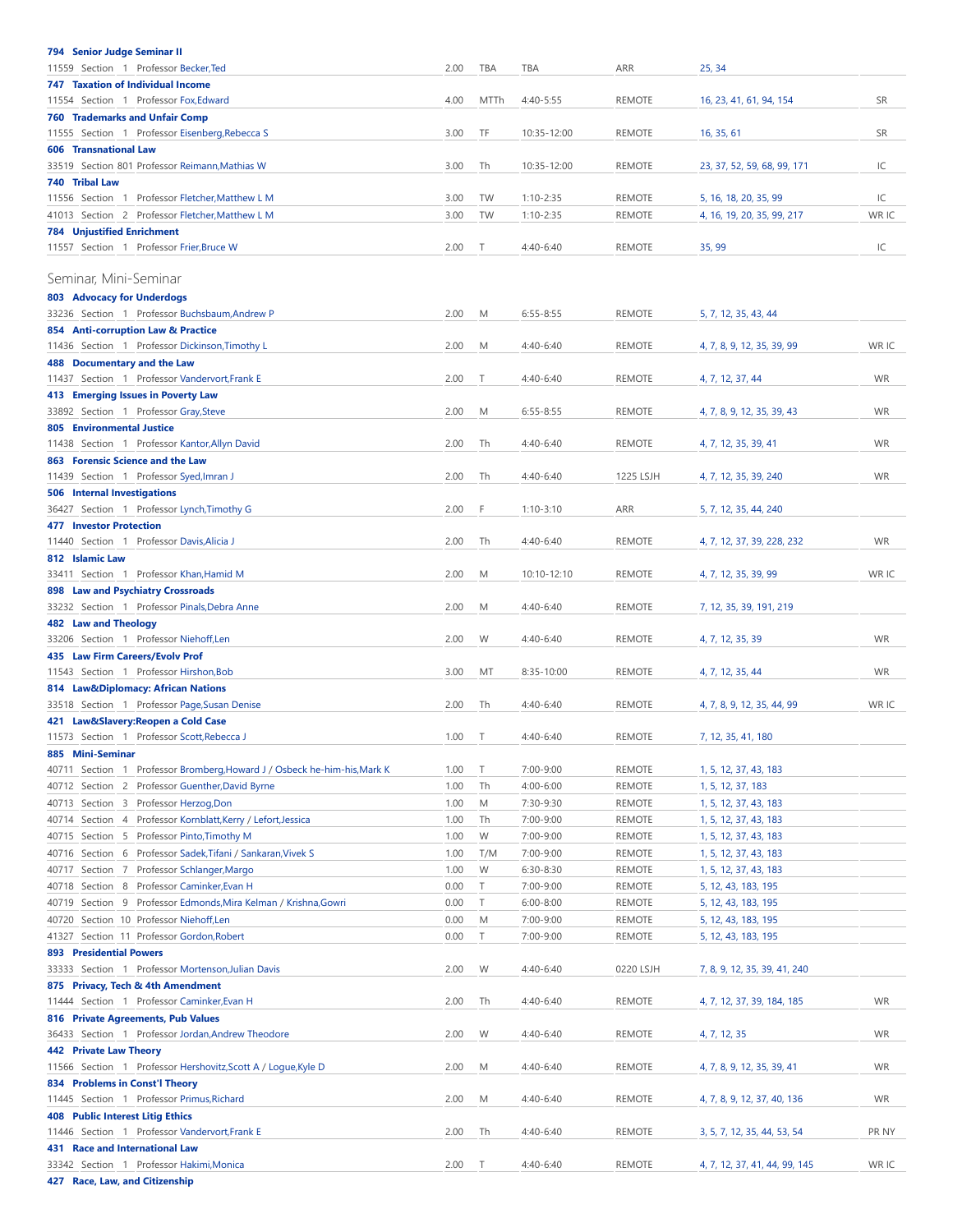<span id="page-3-1"></span><span id="page-3-0"></span>

| 2.00                                                                                      | Th                                                                                                                                                                  | 4:40-6:40                                                            | <b>REMOTE</b>                                                                                                                                                    | 4, 7, 12, 35, 39                                                                                                                                                                         | <b>WR</b>                                                                                                                                                                                                                                                                                                                                 |
|-------------------------------------------------------------------------------------------|---------------------------------------------------------------------------------------------------------------------------------------------------------------------|----------------------------------------------------------------------|------------------------------------------------------------------------------------------------------------------------------------------------------------------|------------------------------------------------------------------------------------------------------------------------------------------------------------------------------------------|-------------------------------------------------------------------------------------------------------------------------------------------------------------------------------------------------------------------------------------------------------------------------------------------------------------------------------------------|
|                                                                                           |                                                                                                                                                                     |                                                                      |                                                                                                                                                                  |                                                                                                                                                                                          |                                                                                                                                                                                                                                                                                                                                           |
| 2.00                                                                                      | W                                                                                                                                                                   | 4:40-6:40                                                            | <b>REMOTE</b>                                                                                                                                                    | 4, 7, 8, 9, 12, 35, 44, 147                                                                                                                                                              | <b>WR</b>                                                                                                                                                                                                                                                                                                                                 |
|                                                                                           |                                                                                                                                                                     |                                                                      |                                                                                                                                                                  |                                                                                                                                                                                          |                                                                                                                                                                                                                                                                                                                                           |
|                                                                                           |                                                                                                                                                                     |                                                                      |                                                                                                                                                                  |                                                                                                                                                                                          |                                                                                                                                                                                                                                                                                                                                           |
|                                                                                           |                                                                                                                                                                     |                                                                      |                                                                                                                                                                  |                                                                                                                                                                                          | <b>WR</b>                                                                                                                                                                                                                                                                                                                                 |
|                                                                                           |                                                                                                                                                                     |                                                                      |                                                                                                                                                                  |                                                                                                                                                                                          |                                                                                                                                                                                                                                                                                                                                           |
| 2.00                                                                                      | Th                                                                                                                                                                  | 4:40-6:40                                                            | <b>REMOTE</b>                                                                                                                                                    | 4, 7, 12, 35                                                                                                                                                                             | <b>WR</b>                                                                                                                                                                                                                                                                                                                                 |
|                                                                                           |                                                                                                                                                                     |                                                                      |                                                                                                                                                                  |                                                                                                                                                                                          |                                                                                                                                                                                                                                                                                                                                           |
| 2.00                                                                                      | T                                                                                                                                                                   | $6:55 - 8:55$                                                        | <b>REMOTE</b>                                                                                                                                                    | 4, 7, 12, 35, 39, 43                                                                                                                                                                     | <b>WR</b>                                                                                                                                                                                                                                                                                                                                 |
|                                                                                           |                                                                                                                                                                     |                                                                      |                                                                                                                                                                  |                                                                                                                                                                                          |                                                                                                                                                                                                                                                                                                                                           |
| 2.00                                                                                      | Th                                                                                                                                                                  | 4:40-6:40                                                            |                                                                                                                                                                  | 4, 7, 12, 37, 41, 44, 99, 107                                                                                                                                                            | WR IC                                                                                                                                                                                                                                                                                                                                     |
|                                                                                           |                                                                                                                                                                     |                                                                      |                                                                                                                                                                  |                                                                                                                                                                                          |                                                                                                                                                                                                                                                                                                                                           |
|                                                                                           |                                                                                                                                                                     |                                                                      |                                                                                                                                                                  |                                                                                                                                                                                          | <b>WR</b>                                                                                                                                                                                                                                                                                                                                 |
|                                                                                           |                                                                                                                                                                     |                                                                      |                                                                                                                                                                  |                                                                                                                                                                                          |                                                                                                                                                                                                                                                                                                                                           |
|                                                                                           |                                                                                                                                                                     |                                                                      |                                                                                                                                                                  |                                                                                                                                                                                          |                                                                                                                                                                                                                                                                                                                                           |
|                                                                                           |                                                                                                                                                                     |                                                                      |                                                                                                                                                                  |                                                                                                                                                                                          |                                                                                                                                                                                                                                                                                                                                           |
|                                                                                           |                                                                                                                                                                     |                                                                      |                                                                                                                                                                  |                                                                                                                                                                                          |                                                                                                                                                                                                                                                                                                                                           |
| 2.00                                                                                      | TBA                                                                                                                                                                 | TBA                                                                  | ARR                                                                                                                                                              | 32, 37                                                                                                                                                                                   | 64                                                                                                                                                                                                                                                                                                                                        |
|                                                                                           |                                                                                                                                                                     |                                                                      |                                                                                                                                                                  |                                                                                                                                                                                          |                                                                                                                                                                                                                                                                                                                                           |
|                                                                                           |                                                                                                                                                                     |                                                                      |                                                                                                                                                                  |                                                                                                                                                                                          |                                                                                                                                                                                                                                                                                                                                           |
| 11431 Section 1 Professor Carr, Bridgette Ann / Lemos, Maria Carmen de Mello /<br>3.00    | $\top$                                                                                                                                                              | $3:15 - 6:30$                                                        | <b>REMOTE</b>                                                                                                                                                    | 7, 8, 9, 12, 37, 91, 153, 209                                                                                                                                                            | EL                                                                                                                                                                                                                                                                                                                                        |
|                                                                                           |                                                                                                                                                                     |                                                                      |                                                                                                                                                                  |                                                                                                                                                                                          |                                                                                                                                                                                                                                                                                                                                           |
|                                                                                           |                                                                                                                                                                     |                                                                      |                                                                                                                                                                  |                                                                                                                                                                                          |                                                                                                                                                                                                                                                                                                                                           |
|                                                                                           |                                                                                                                                                                     |                                                                      |                                                                                                                                                                  |                                                                                                                                                                                          | EL                                                                                                                                                                                                                                                                                                                                        |
| Topic: Opportunity, Mobility, Access: Transportation Alternatives in Michigan             |                                                                                                                                                                     |                                                                      |                                                                                                                                                                  |                                                                                                                                                                                          |                                                                                                                                                                                                                                                                                                                                           |
| 11433 Section 3 Professor Carr, Bridgette Ann / Norman, Marc D / Thompson, Dana A<br>3.00 | W                                                                                                                                                                   | $3:15 - 6:30$                                                        | <b>REMOTE</b>                                                                                                                                                    | 7, 8, 9, 12, 37, 91, 95, 153, 225                                                                                                                                                        | EL                                                                                                                                                                                                                                                                                                                                        |
|                                                                                           |                                                                                                                                                                     |                                                                      |                                                                                                                                                                  |                                                                                                                                                                                          |                                                                                                                                                                                                                                                                                                                                           |
|                                                                                           |                                                                                                                                                                     |                                                                      |                                                                                                                                                                  |                                                                                                                                                                                          |                                                                                                                                                                                                                                                                                                                                           |
|                                                                                           |                                                                                                                                                                     |                                                                      |                                                                                                                                                                  |                                                                                                                                                                                          |                                                                                                                                                                                                                                                                                                                                           |
| 2.00                                                                                      | $\top$                                                                                                                                                              | 4:40-6:40                                                            | <b>REMOTE</b>                                                                                                                                                    | 7, 12, 36, 37, 65, 91                                                                                                                                                                    | EL                                                                                                                                                                                                                                                                                                                                        |
|                                                                                           |                                                                                                                                                                     |                                                                      |                                                                                                                                                                  |                                                                                                                                                                                          |                                                                                                                                                                                                                                                                                                                                           |
|                                                                                           |                                                                                                                                                                     |                                                                      |                                                                                                                                                                  |                                                                                                                                                                                          | PR WR EL                                                                                                                                                                                                                                                                                                                                  |
|                                                                                           |                                                                                                                                                                     |                                                                      |                                                                                                                                                                  |                                                                                                                                                                                          | WR EL                                                                                                                                                                                                                                                                                                                                     |
|                                                                                           |                                                                                                                                                                     |                                                                      |                                                                                                                                                                  |                                                                                                                                                                                          |                                                                                                                                                                                                                                                                                                                                           |
|                                                                                           |                                                                                                                                                                     |                                                                      | <b>REMOTE</b>                                                                                                                                                    |                                                                                                                                                                                          | WR EL                                                                                                                                                                                                                                                                                                                                     |
|                                                                                           |                                                                                                                                                                     |                                                                      |                                                                                                                                                                  | 213                                                                                                                                                                                      |                                                                                                                                                                                                                                                                                                                                           |
|                                                                                           |                                                                                                                                                                     |                                                                      |                                                                                                                                                                  |                                                                                                                                                                                          |                                                                                                                                                                                                                                                                                                                                           |
| 2.00                                                                                      | Th                                                                                                                                                                  | 10:35-12:35                                                          | <b>REMOTE</b>                                                                                                                                                    | 4, 7, 12, 35, 69, 91, 174, 213                                                                                                                                                           | WR EL                                                                                                                                                                                                                                                                                                                                     |
|                                                                                           |                                                                                                                                                                     |                                                                      |                                                                                                                                                                  |                                                                                                                                                                                          |                                                                                                                                                                                                                                                                                                                                           |
| 3.00                                                                                      |                                                                                                                                                                     |                                                                      |                                                                                                                                                                  | 7, 12, 35, 43, 91                                                                                                                                                                        | EL                                                                                                                                                                                                                                                                                                                                        |
|                                                                                           |                                                                                                                                                                     |                                                                      |                                                                                                                                                                  |                                                                                                                                                                                          |                                                                                                                                                                                                                                                                                                                                           |
|                                                                                           |                                                                                                                                                                     |                                                                      |                                                                                                                                                                  |                                                                                                                                                                                          | EL                                                                                                                                                                                                                                                                                                                                        |
|                                                                                           |                                                                                                                                                                     |                                                                      |                                                                                                                                                                  |                                                                                                                                                                                          |                                                                                                                                                                                                                                                                                                                                           |
| 1.00                                                                                      | Τ                                                                                                                                                                   | 4:40-6:40                                                            | REMOTE                                                                                                                                                           | 1, 7, 12, 35, 91, 231, 238                                                                                                                                                               | EL                                                                                                                                                                                                                                                                                                                                        |
|                                                                                           |                                                                                                                                                                     |                                                                      |                                                                                                                                                                  |                                                                                                                                                                                          |                                                                                                                                                                                                                                                                                                                                           |
| 2.00                                                                                      | F                                                                                                                                                                   | $1:10-3:10$                                                          | <b>REMOTE</b>                                                                                                                                                    | 1, 4, 7, 8, 9, 12, 35, 69, 91, 199, 213                                                                                                                                                  | WR EL                                                                                                                                                                                                                                                                                                                                     |
|                                                                                           |                                                                                                                                                                     |                                                                      |                                                                                                                                                                  |                                                                                                                                                                                          |                                                                                                                                                                                                                                                                                                                                           |
| 2.00                                                                                      | T                                                                                                                                                                   | $6:55 - 8:55$                                                        | 0225 LSJH                                                                                                                                                        | 4, 7, 12, 37, 41, 43, 69, 91, 152, 213,                                                                                                                                                  | WR EL                                                                                                                                                                                                                                                                                                                                     |
|                                                                                           |                                                                                                                                                                     |                                                                      |                                                                                                                                                                  |                                                                                                                                                                                          |                                                                                                                                                                                                                                                                                                                                           |
|                                                                                           |                                                                                                                                                                     |                                                                      |                                                                                                                                                                  |                                                                                                                                                                                          | EL                                                                                                                                                                                                                                                                                                                                        |
|                                                                                           |                                                                                                                                                                     |                                                                      |                                                                                                                                                                  |                                                                                                                                                                                          |                                                                                                                                                                                                                                                                                                                                           |
| 2.00                                                                                      | F                                                                                                                                                                   | 10:00-12:00                                                          |                                                                                                                                                                  |                                                                                                                                                                                          | EL                                                                                                                                                                                                                                                                                                                                        |
|                                                                                           |                                                                                                                                                                     |                                                                      |                                                                                                                                                                  |                                                                                                                                                                                          |                                                                                                                                                                                                                                                                                                                                           |
| 3.00                                                                                      | M                                                                                                                                                                   | 6:55-8:20                                                            | REMOTE                                                                                                                                                           | 32, 37, 43, 91, 218                                                                                                                                                                      | EL <sub>64</sub>                                                                                                                                                                                                                                                                                                                          |
|                                                                                           |                                                                                                                                                                     |                                                                      |                                                                                                                                                                  |                                                                                                                                                                                          |                                                                                                                                                                                                                                                                                                                                           |
|                                                                                           |                                                                                                                                                                     | 4:40-6:40                                                            | 1025 LSJH                                                                                                                                                        | 7, 12, 37, 91, 159, 240                                                                                                                                                                  | EL                                                                                                                                                                                                                                                                                                                                        |
| 2.00                                                                                      |                                                                                                                                                                     |                                                                      |                                                                                                                                                                  |                                                                                                                                                                                          |                                                                                                                                                                                                                                                                                                                                           |
|                                                                                           |                                                                                                                                                                     |                                                                      |                                                                                                                                                                  |                                                                                                                                                                                          |                                                                                                                                                                                                                                                                                                                                           |
| 2.00                                                                                      | W                                                                                                                                                                   | 6:55-8:55                                                            | 1020 LSJH                                                                                                                                                        | 7, 12, 35, 43, 91, 240                                                                                                                                                                   | EL                                                                                                                                                                                                                                                                                                                                        |
|                                                                                           |                                                                                                                                                                     |                                                                      |                                                                                                                                                                  |                                                                                                                                                                                          |                                                                                                                                                                                                                                                                                                                                           |
| 2.00                                                                                      | W                                                                                                                                                                   | 6:55-8:55                                                            | REMOTE                                                                                                                                                           | 7, 12, 35, 43, 91                                                                                                                                                                        | EL                                                                                                                                                                                                                                                                                                                                        |
|                                                                                           |                                                                                                                                                                     |                                                                      |                                                                                                                                                                  |                                                                                                                                                                                          |                                                                                                                                                                                                                                                                                                                                           |
| 3.00                                                                                      | <b>MW</b>                                                                                                                                                           | 2:55-4:20                                                            | REMOTE                                                                                                                                                           | 3, 4, 7, 12, 35, 69, 91, 212                                                                                                                                                             | PR WR EL                                                                                                                                                                                                                                                                                                                                  |
|                                                                                           | 2.00<br>2.00<br>2.00<br>2.00<br>11432 Section 2 Professor Carr, Bridgette Ann / Fielder, Ryan Taylor-Hill / Kitaba-<br>3.00<br>3.00<br>3.00<br>4.00<br>2.00<br>1.00 | Т<br>W<br>M<br>T<br>W<br>TTh<br>TF<br>MW<br><b>MW</b><br>M<br>M<br>W | 4:40-6:40<br>4:40-6:40<br>$6:55 - 8:55$<br>$4:10-6:15$<br>$3:15 - 6:30$<br>$1:10 - 2:35$<br>10:35-12:00<br>4:40-6:40<br>6:55-8:20<br>$6:55 - 8:55$<br>12:00-1:00 | <b>REMOTE</b><br><b>REMOTE</b><br><b>REMOTE</b><br><b>REMOTE</b><br><b>REMOTE</b><br><b>REMOTE</b><br><b>REMOTE</b><br><b>REMOTE</b><br><b>REMOTE</b><br><b>LSJH</b><br>REMOTE<br>REMOTE | 5, 7, 12, 35, 41, 44, 100<br>4, 7, 12, 35, 39, 41<br>4, 7, 8, 9, 12, 35, 41, 43<br>7, 12, 35<br>7, 8, 9, 12, 37, 91, 153, 224<br>3, 4, 6, 7, 12, 35, 41, 69, 91, 212<br>4, 7, 12, 35, 91<br>2, 4, 7, 8, 9, 12, 37, 42, 69, 82, 91,<br>1020 LSJH / 1225 7, 12, 35, 43, 91, 162, 240<br>240<br>1, 7, 8, 9, 12, 35, 91, 200<br>7, 12, 35, 91 |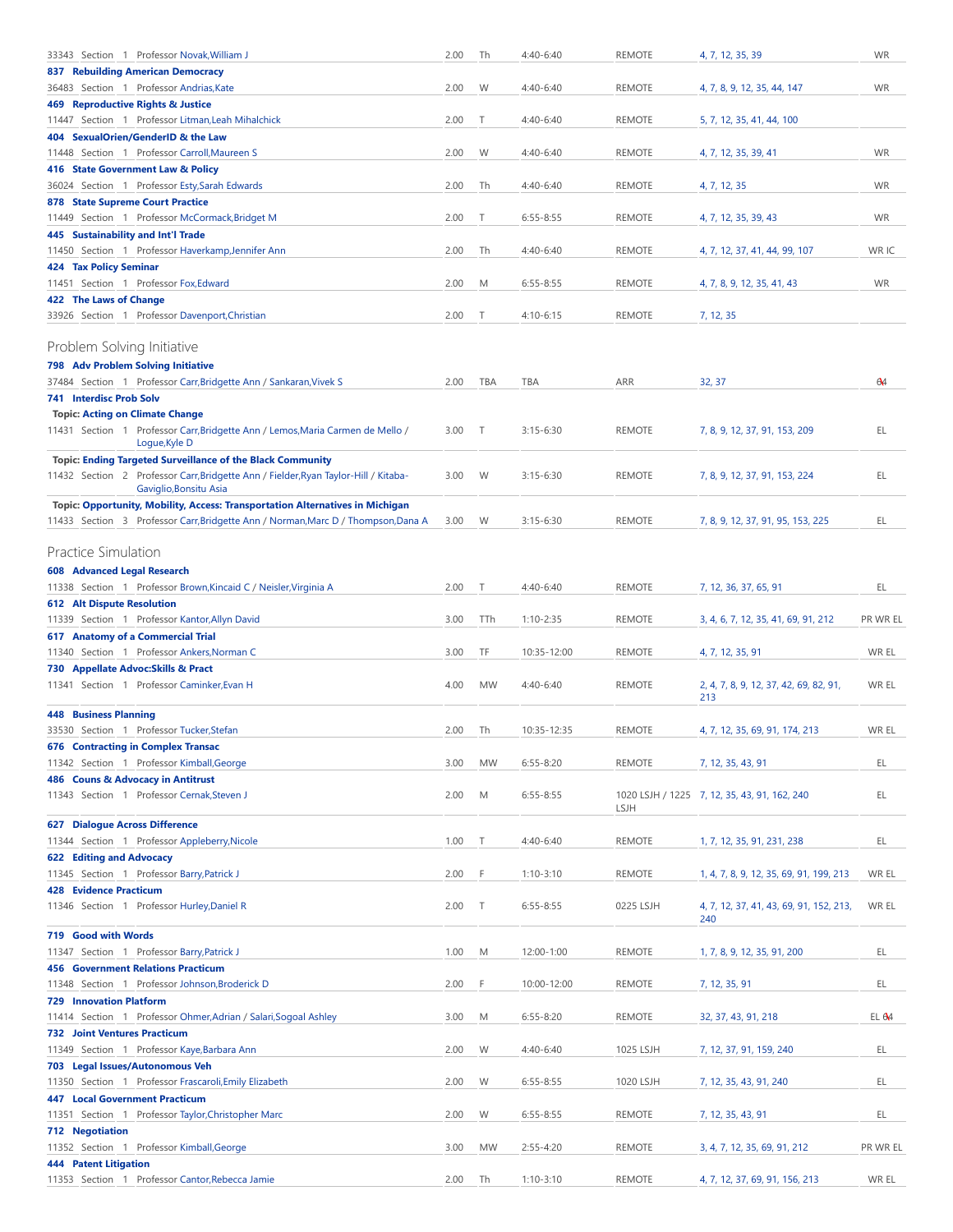<span id="page-4-0"></span>

| <b>773 Peacemaking in State Just Sys</b>                                                      |      |            |                |               |                                                |          |
|-----------------------------------------------------------------------------------------------|------|------------|----------------|---------------|------------------------------------------------|----------|
| 11354 Section 1 Professor Connors, Margaret Ellen Kruse / Connors, Timothy                    | 3.00 | W          | 4:40-7:40      | <b>REMOTE</b> | 7, 12, 35, 91                                  | EL       |
| <b>406 Real Estate Transactions</b>                                                           |      |            |                |               |                                                |          |
| 11355 Section 1 Professor Cameron Jr, John Gray                                               | 2.00 | M          | 4:40-6:40      | <b>REMOTE</b> | 7, 12, 35, 75, 91                              | EL       |
| <b>437 Tax Planning for Corp Transac</b>                                                      |      |            |                |               |                                                |          |
| 11356 Section 1 Professor Adams, J Phillip                                                    | 2.00 | M          | 4:40-6:40      | <b>REMOTE</b> | 7, 12, 37, 91, 139, 155, 176                   | EL       |
| <b>433 Transactional Drafting</b>                                                             |      |            |                |               |                                                |          |
| 11357 Section 1 Professor Becker, Ted                                                         | 2.00 | M          | $2:55 - 4:55$  | 0225 LSJH     | 4, 7, 12, 37, 69, 91, 213, 240                 | WR EL    |
|                                                                                               |      |            |                |               |                                                |          |
| 11575 Section 2 Professor Becker, Ted                                                         | 2.00 | Т          | $9:20 - 11:20$ | 0225 LSJH     | 4, 7, 12, 37, 69, 91, 213, 240                 | WR EL    |
|                                                                                               |      |            |                |               |                                                |          |
| Clinic                                                                                        |      |            |                |               |                                                |          |
| 980 Advanced Clinical Law                                                                     |      |            |                |               |                                                |          |
| 11576 Section 1 Professor Staff                                                               | 1.00 | <b>TBA</b> | TBA            | ARR           | 2, 32, 36, 37, 91                              | EL 64    |
| 910 Child Advocacy Clinic                                                                     |      |            |                |               |                                                |          |
| 11307 Section 1 Professor Sankaran, Vivek S                                                   | 4.00 | M          | 1:20-3:20      | <b>REMOTE</b> | 7, 8, 9, 10, 36, 37, 48, 91                    | EL       |
| 911 Child Advocacy Clinic Seminar                                                             |      |            |                |               |                                                |          |
| 11308 Section 1 Professor Sankaran, Vivek S                                                   | 3.00 | W          | 1:20-3:20      | <b>REMOTE</b> | 3, 5, 6, 7, 8, 9, 10, 36, 37, 48               | PR       |
| 901 Civil Rights Litig Initiative                                                             |      |            |                |               |                                                |          |
| 11309 Section 1 Professor Steinberg, Michael J                                                | 5.00 | W          | 10:35-12:35    | <b>REMOTE</b> | 2, 3, 6, 36, 37, 48, 69, 91, 177, 214          | PR EL    |
|                                                                                               |      |            |                |               |                                                |          |
| 921 Civil-Criminal Litig Clnc Sem                                                             |      |            |                |               |                                                |          |
| 11311 Section 1 Professor Edmonds, Mira Kelman / Freedman, Allison M /<br>Santacroce, David A | 3.00 | Th         | $1:20-3:20$    | <b>REMOTE</b> | 3, 5, 6, 7, 8, 9, 10, 36, 37, 48               | PR       |
|                                                                                               |      |            |                |               |                                                |          |
| 920 Civil-Criminal Litigation Clnc                                                            |      |            |                |               |                                                |          |
| 11310 Section 1 Professor Edmonds, Mira Kelman / Freedman, Allison M /                        | 4.00 | M          | $1:20-3:20$    | <b>REMOTE</b> | 7, 8, 9, 10, 36, 37, 48, 91                    | EL       |
| Santacroce, David A                                                                           |      |            |                |               |                                                |          |
| 955 Community Enterprise Clinic                                                               |      |            |                |               |                                                |          |
| 11312 Section 1 Professor Pfeifer, Kelly / Thompson, Dana A                                   | 4.00 | Т          | 1:20-3:20      | <b>REMOTE</b> | 2, 7, 8, 9, 10, 37, 41, 48, 91                 | EL       |
| 956 Community Enterprise Clnc Sem                                                             |      |            |                |               |                                                |          |
| 11313 Section 1 Professor Pfeifer, Kelly / Thompson, Dana A                                   | 3.00 | Th         | 1:20-3:20      | <b>REMOTE</b> | 2, 3, 5, 6, 7, 8, 9, 10, 37, 41, 48            | PR       |
| 927 Crim Appellate Practice                                                                   |      |            |                |               |                                                |          |
| 11426 Section 1 Professor Mittlestat, Michael Lawrence / Van Campen, Erin Renee               | 3.00 | M          | 4:40-7:40      | <b>REMOTE</b> | 2, 3, 4, 6, 7, 8, 9, 11, 36, 37, 48, 69,       | PR WR EL |
|                                                                                               |      |            |                |               | 91, 212                                        |          |
| 928 Criminal Appel Pract Field                                                                |      |            |                |               |                                                |          |
| 11427 Section 1 Professor Mittlestat, Michael Lawrence / Van Campen, Erin Renee               | 1.00 | <b>TBA</b> | TBA            | ARR           | 2, 7, 8, 9, 11, 36, 37, 48, 69                 |          |
| 993 Entrepreneurship Clinic                                                                   |      |            |                |               |                                                |          |
| 11314 Section 1 Professor Mendez, Fermin Miguel / Murphy, Tim / Sadek, Tifani                 | 4.00 | M          | 10:35-12:35    | <b>REMOTE</b> | 2, 7, 8, 9, 10, 37, 41, 48, 91                 | EL       |
| 994 Entrepreneurship Clinic Sem                                                               |      |            |                |               |                                                |          |
| 11315 Section 1 Professor Mendez, Fermin Miguel / Murphy, Tim / Sadek, Tifani                 | 3.00 | Th         | 10:35-12:35    | <b>REMOTE</b> |                                                | PR       |
|                                                                                               |      |            |                |               | 2, 3, 5, 6, 7, 8, 9, 10, 37, 41, 48            |          |
| 930 Envt'l Law & Sustain Clinic                                                               |      |            |                |               |                                                |          |
| 11316 Section 1 Professor Salim, Oday                                                         | 4.00 | M          | 10:35-12:35    | <b>REMOTE</b> | 7, 8, 9, 10, 36, 37, 48, 91                    | EL       |
| 931 Envt'l Law & Sustain Clnc Sem                                                             |      |            |                |               |                                                |          |
| 11317 Section 1 Professor Salim, Oday                                                         | 3.00 | Th         | 10:35-12:35    | <b>REMOTE</b> | 3, 5, 6, 7, 8, 9, 10, 36, 37, 48               | PR       |
| 973 Federal Appel Litig Clnc II                                                               |      |            |                |               |                                                |          |
| 11561 Section 1 Professor Salinas, Melissa Martin                                             | 2.00 | T.         | 10:35-11:35    | <b>REMOTE</b> | 32, 36, 37, 91                                 | EL       |
| 951 Human Trafficking Clinic                                                                  |      |            |                |               |                                                |          |
| 11318 Section 1 Professor Campbell, Elizabeth Anne / Kalil, Danielle Nicole                   | 4.00 | M          | 1:20-3:20      | <b>REMOTE</b> | 2, 7, 8, 9, 10, 36, 37, 48, 91, 99             | IC EL    |
| 954 Human Trafficking Clinic Sem                                                              |      |            |                |               |                                                |          |
| 11319 Section 1 Professor Campbell, Elizabeth Anne / Kalil, Danielle Nicole                   | 3.00 | Th         | 1:20-3:20      | <b>REMOTE</b> | 2, 3, 5, 6, 7, 8, 9, 10, 37, 48, 56, 99        | PR IC    |
| 907 Int'l Transactions Clinic                                                                 |      |            |                |               |                                                |          |
|                                                                                               |      |            |                |               |                                                |          |
| 11320 Section 1 Professor Guenther, David Byrne                                               | 4.00 | $\top$     | 4:40-6:40      | 1020 LSJH     | 3, 6, 37, 47, 48, 69, 91, 99, 102, 214,<br>240 | PR IC EL |
|                                                                                               |      |            |                |               |                                                |          |
| 952 Juvenile Justice Clinic                                                                   |      |            |                |               |                                                |          |
| Section 1 Professor Thomas, Kimberly A<br>11321                                               | 4.00 | M          | 1:20-3:20      | 1025 LSJH     | 7, 8, 9, 10, 36, 37, 48, 91, 240               | EL       |
| 953 Juvenile Justice Clinic Sem                                                               |      |            |                |               |                                                |          |
| 11322 Section 1 Professor Thomas, Kimberly A                                                  | 3.00 | Th         | 1:20-3:20      | 1025 LSJH     | 3, 5, 6, 7, 8, 9, 10, 36, 37, 48, 240          | PR       |
| 933 Low-Income Taxpayer Clinic                                                                |      |            |                |               |                                                |          |
| 11323 Section 1 Professor Appleberry, Nicole                                                  | 4.00 | M          | 1:20-3:20      | <b>REMOTE</b> | 2, 7, 8, 9, 10, 36, 37, 41, 48, 61, 91         | SR EL    |
| 934 Low-Income Taxpayer Clinic Sem                                                            |      |            |                |               |                                                |          |
| 11324 Section 1 Professor Appleberry, Nicole                                                  | 3.00 | W          | 1:20-3:20      | <b>REMOTE</b> | 2, 3, 5, 6, 7, 8, 9, 10, 36, 37, 41, 48,       | PR SR    |
|                                                                                               |      |            |                |               | 61                                             |          |
| 976 Michigan Innocence Clinic                                                                 |      |            |                |               |                                                |          |
| 11325 Section 1 Professor Moran, David A / Richardson, Megan Beth / Syed, Imran J             | 4.00 | T          | 1:20-3:20      | 0225 LSJH     | 2, 36, 37, 47, 48, 91, 240                     | EL       |
| 977 Michigan Innocence Clinic Sem                                                             |      |            |                |               |                                                |          |
| 11326 Section 1 Professor Moran, David A / Richardson, Megan Beth / Syed, Imran J             | 3.00 | F          | 1:20-3:20      | 0225 LSJH     | 2, 3, 5, 6, 36, 37, 47, 48, 240                | PR       |
| 958 Pediatric Advoc Clinic                                                                    |      |            |                |               |                                                |          |
|                                                                                               |      |            |                |               |                                                |          |
| 11327 Section 1 Professor Chopp, Debra / Cowin, Jason                                         | 4.00 | M          | 1:20-3:20      | <b>REMOTE</b> | 7, 8, 9, 10, 36, 37, 48, 91                    | EL       |
| 959 Pediatric Advoc Clinic Sem                                                                |      |            |                |               |                                                |          |
| 11328 Section 1 Professor Chopp, Debra / Cowin, Jason                                         | 3.00 | Th         | 1:20-3:20      | REMOTE        | 3, 5, 6, 7, 8, 9, 10, 36, 37, 48               | PR       |
| 978 Veterans Legal Clinic                                                                     |      |            |                |               |                                                |          |
| 11329 Section 1 Professor Andres, Matthew Nolen                                               | 4.00 | M          | 1:20-3:20      | <b>REMOTE</b> | 7, 8, 9, 10, 36, 37, 48, 91                    | EL       |
| 979 Veterans Legal Clinic Seminar                                                             |      |            |                |               |                                                |          |